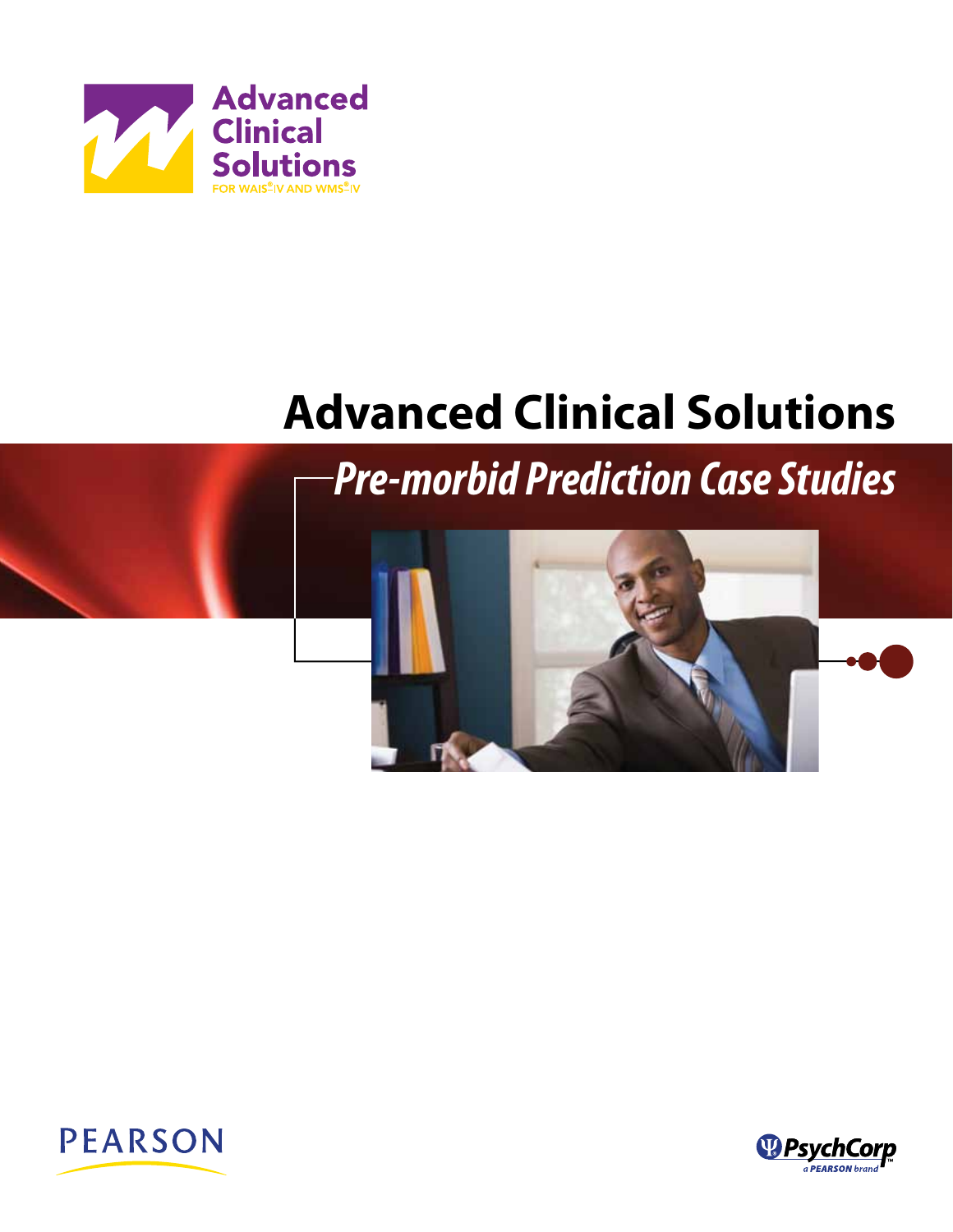# **Advanced Clinical Solutions**  *Pre-morbid Prediction Case Studies*

## **Case Study 1**

Client C is a 62-year-old White male with 18 years of education, who was referred by his family physician for neurological evaluation subsequent to complaints of increasing memory loss over the past couple of years. His wife confirms that he seems more forgetful and this has led to missing appointments and failing to pay bills on time. Other family members note that Client C was very intelligent, but his intellectual skills seemed to be declining. He was referred for neuropsychological testing when a neurological evaluation and brain imaging were inconclusive.



Figure 4.1 presents the results of the pre-morbid prediction report for the WAIS<sup>®</sup>-IV and WMS<sup>®</sup>-IV composite scores. Both actual and predicted composite scores are provided in the report. The clinician reported critical values at the .05 level and 95% prediction interval. The age-only adjusted scores indicate that Client C has above average verbal skills compared to age peers. His visual-perceptual and working memory ability are in the average range but are generally consistent with his verbal abilities. Processing speed was in the low average

range and was a relative weakness compared to overall problem solving skills. On the WMS-IV, he had average visual working memory, and his immediate and delayed recall scores were in the low average range.

The profile suggests weaknesses in processing speed and memory, but most of Client C's scores are average, with very few low average. Compared to his age peers, he is functioning within normal limits on most measures, but the processing speed and WMS-IV index scores suggest possible mild cognitive impairment. Since the examinee was noted to have been very high functioning in the past, the current cognitive performance may represent a decline in his abilities. In order to determine if the current test scores suggest a decline in performance compared to pre-morbid predictions, the simple demographics with TOPF predicted scores were generated for the WAIS-IV and WMS-IV composite scores.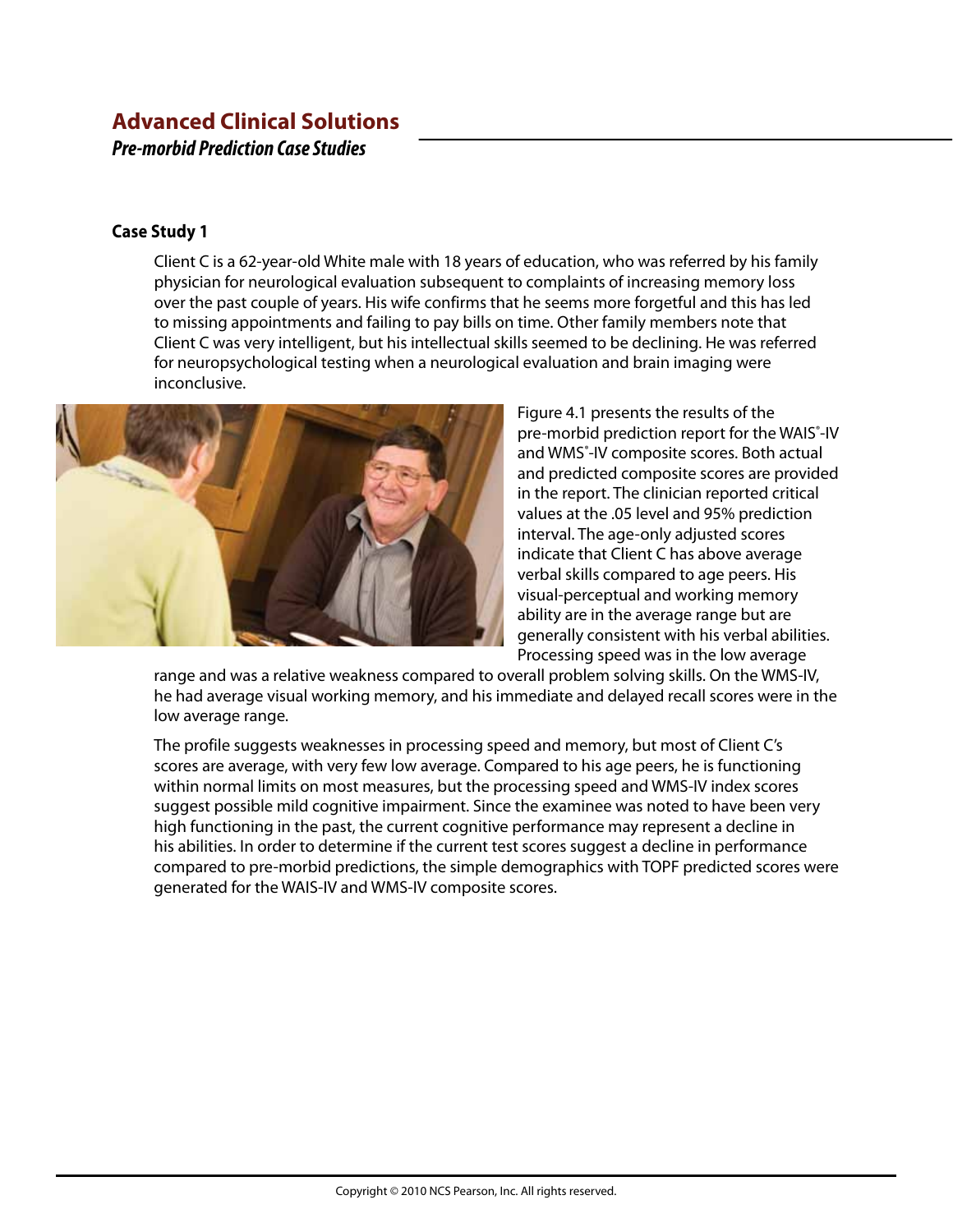Client C's TOPF standard score of 115 was in the high average range. His predicted TOPF score, using the simple demographics predictive model, was 117 and was not significantly different from his actual performance. Therefore, the simple demographics with TOPF score was used to estimate premorbid intellectual functioning.

On the WAIS<sup>®</sup>-IV, Client C's estimated pre-morbid VCI score did not differ significantly from his actual abilities. His predicted PRI and WMI scores were significantly lower than his actual scores; however, the degree of difference was not unusual in the normative sample. Both PSI and FSIQ were significantly lower than the premorbid estimation and had a relatively low base rate. Client C had two scores below the 25% base rate and two below the 15% base rate for the WAIS–IV composites. On the WMS<sup>®</sup>-IV, Client C's IMI, DMI, and VWMI actual scores were all significantly lower than the predicted scores. For each composite, the base rate of the difference was below the 25% base rate and two were below the 10% base rate.

Considering the WAIS-IV and WMS-IV together, Client C had five composite scores at or below the 25% base rate and three at or below the 10% base rate. Reviewing these scores with the diagnostic statistics, there is a high probability that this is an abnormal cognitive profile. The specificity for these scores for the ALZ and MCI groups ranged from .79 to 1.0, with four of the six values over .90 for specificity. Sensitivity values for the Alzheimer's group ranged from .73 to .88 for the number of scores below the different base rates.

The application of the pre-morbid predictions seems to confirm the family's impression that Client C has lost some cognitive functioning. Overall, he is performing similar to other adults his age, with some processing speed and memory weaknesses. However, when pre-morbid predictions were applied, the loss in processing speed, general intellectual functioning, and memory becomes evident. While the resulting profile is likely to be abnormal, it may indicate mild cognitive impairment, Probable Dementia of the Alzheimer's Type-Mild Severity, or some other neurological disorder. The clinician made a diagnosis of mild cognitive impairment to be followed up with additional testing in 6 months.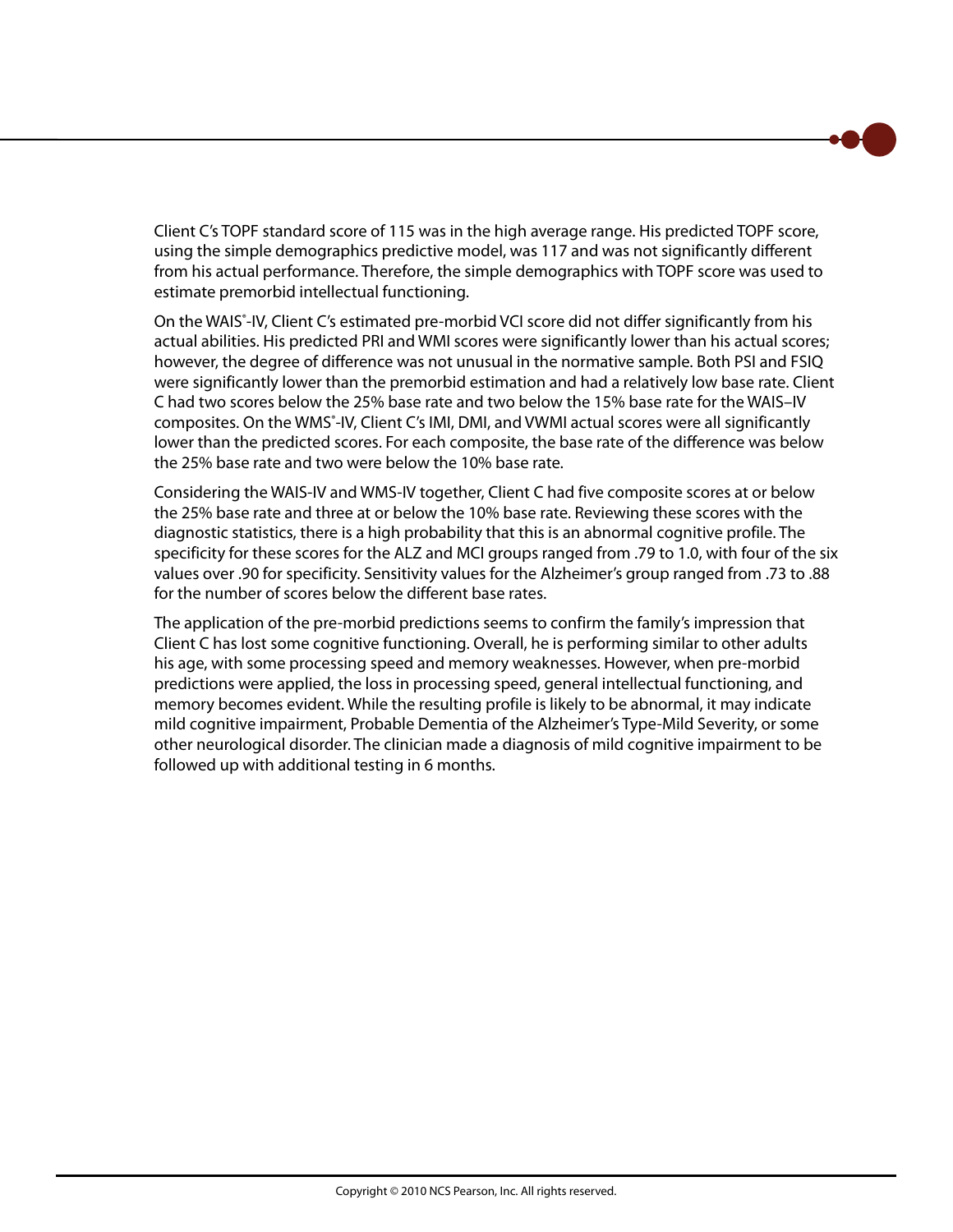# **Test of Pre-morbid Functioning Score Report**

| Examinee Name | lient: | Renort<br>. IATA<br>- 611 | ്<br>-- -- |
|---------------|--------|---------------------------|------------|
|               |        |                           |            |

**Test of Pre-morbid Functioning Score Summary**

|                                  | <b>Raw Score</b> | <b>Standard Score</b> | <b>Percentile Rank</b> | <b>SEM</b> | Qualitative<br>Description |
|----------------------------------|------------------|-----------------------|------------------------|------------|----------------------------|
| Test of Premorbid<br>Functioning | 58               | 115                   | 84                     | 2.12       | High Average               |

## **Analysis**

| <b>Test of Pre-morbid Functioning Actual–Predicted Comparison</b> |                        |                    |                   |                       |                                         |              |  |  |
|-------------------------------------------------------------------|------------------------|--------------------|-------------------|-----------------------|-----------------------------------------|--------------|--|--|
|                                                                   | Actual<br><b>Score</b> | Predicted<br>Score | <b>Difference</b> | <b>Critical Value</b> | <b>Significant</b><br><b>Difference</b> | Base<br>Rate |  |  |
| Actual-Predicted                                                  | 115                    | 117                | $-2$              | 4.16                  | N                                       |              |  |  |

#### **WAIS-IV Actual–Predicted Comparison**

| <b>Composite</b> | Actual | <b>Predicted</b> | <b>Difference</b> | <b>Critical Value</b> | <b>Significant</b><br><b>Difference</b> | Base<br>Rate |
|------------------|--------|------------------|-------------------|-----------------------|-----------------------------------------|--------------|
| <b>FSIQ</b>      | 103    | 116              | $-13$             | 5.31                  |                                         | 11.4         |
| VCI              | 110    | 115              | -5                | 6.14                  | Ν                                       |              |
| PRI              | 104    | 112              | -8                | 7.06                  |                                         | 26.9         |
| <b>WMI</b>       | 105    | 114              | -9                | 7.77                  |                                         | 25.7         |
| PSI              | 86     | 107              | $-21$             | 9.06                  |                                         | 5.3          |

#### **WMS-IV Actual–Predicted Comparison**

| <b>Index</b> | Actual | <b>Predicted</b> | <b>Difference</b> | <b>Critical Value</b> | <b>Significant</b><br><b>Difference</b> | Base<br>Rate |
|--------------|--------|------------------|-------------------|-----------------------|-----------------------------------------|--------------|
| IMI          | 86     | 106              | $-20$             | 7.52                  |                                         | 6.4          |
| <b>DMI</b>   | 82     | 104              | $-22$             | 7.45                  |                                         | 5.2          |
| <b>VWMI</b>  | 97     | 110              | $-13$             | 8.11                  |                                         | 18.0         |

Figure 4.1 Pre-morbid Prediction Scores for Client C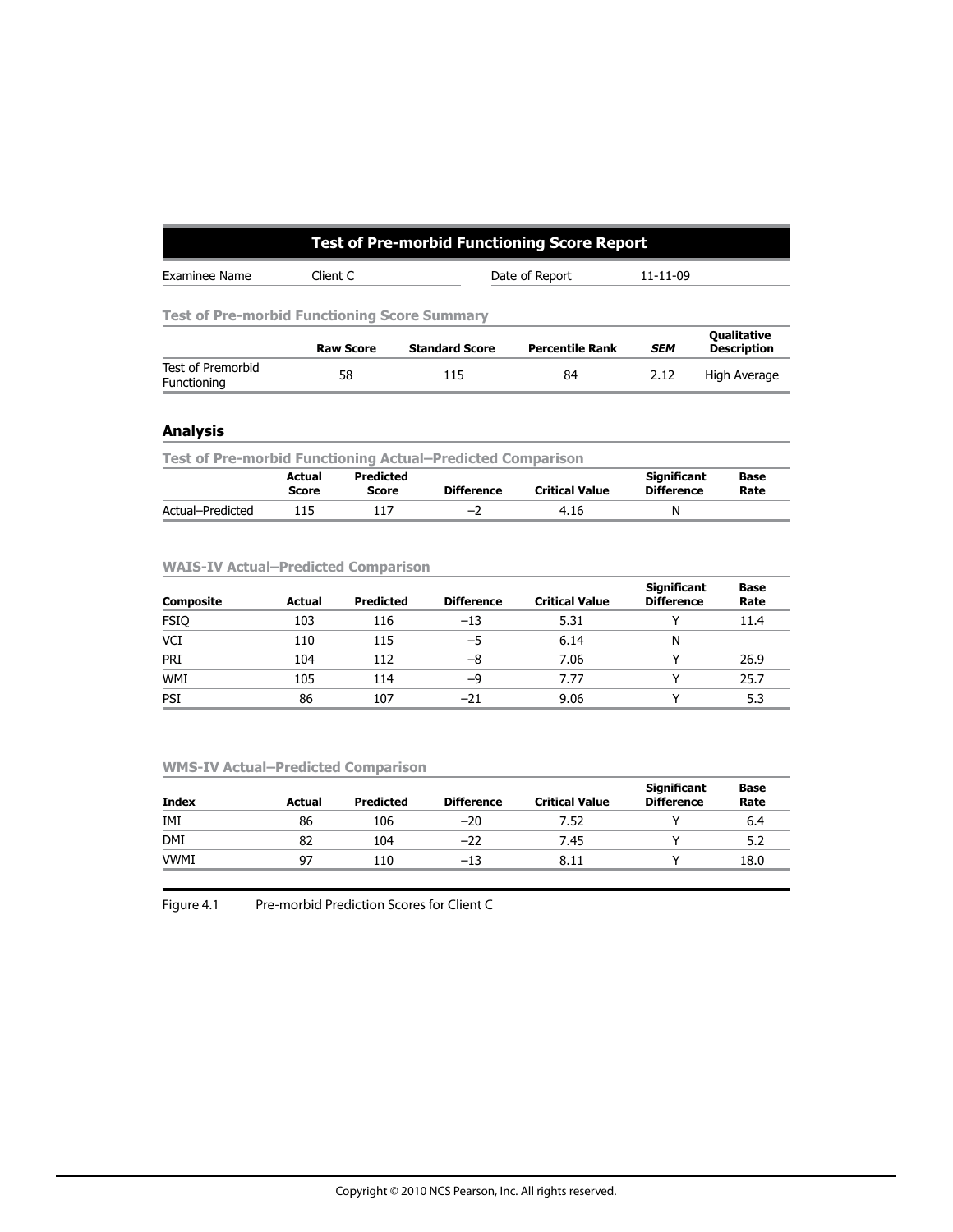# **Advanced Clinical Solutions**  *Pre-morbid Prediction Case Studies*

## **Case Study 2**

Client D is a 43-year-old, African American male, with a doctorate degree in economics. He was employed as the vice president of international accounts for a large business consulting firm. Client D is physically healthy and exercises and socializes on a regular basis. He was struck by a motor vehicle while riding his bicycle along the shoulder of the road. He was struck from behind and suffered a severe traumatic brain injury, despite the fact that he was wearing a helmet. He was taken to the hospital in an ambulance with a Glasgow Coma Scale score of 5 at the time of arrival. He was unconscious for a period of 36 hours and had post-traumatic amnesia of 1 week.

Client D made a rapid physical recovery; however, he had significant cognitive deficits that did not readily remit. After 2 weeks, he was released from the hospital to a rehabilitation hospital. He spent 6 months in the rehabilitation hospital, initially on an inpatient basis and then on an outpatient basis. In those 6 months, he made a substantial recovery of his cognitive functions. He reported that he felt almost back to normal but admitted that he still had problems with remembering and concentrating. The driver of the vehicle that struck him worked for a local delivery company and was charged with speeding and reckless driving, which was subsequently dismissed. The family initiated a lawsuit against the delivery company for damages caused by the driver's recklessness.



Client D was referred for neuropsychological assessment after 12 months of recovery. He had attempted to return to work on two occasions; however, he was not able to function at the very high level required of his position. Being a highly respected member of the senior management staff, the company was eager to have him return to work, but they believed he needed more time to recover. The assessment was to be used as part of the lawsuit and to determine if Client D would require long-term disability care until he could return to his former

### position.

Client D's background information revealed that he grew up in a wealthy neighborhood, and both his parents held doctorate degrees. His mother was the director of research and development for a large chemical firm. His father was a senior executive with a large biotechnology firm. Client D was educated in exclusive private schools. He currently lived in an upscale community of executives and professionals.

As part of the neuropsychological evaluation, the WAIS<sup>®</sup>-IV, WMS<sup>®</sup>-IV, and TOPF were administered. Because of his background and high level of cognitive reserve activities (e.g., exercise and social activities), the clinician decided to use the complex demographics with TOPF pre-morbid predictions. On the WAIS-IV, Client D's estimated pre-morbid VCI and PRI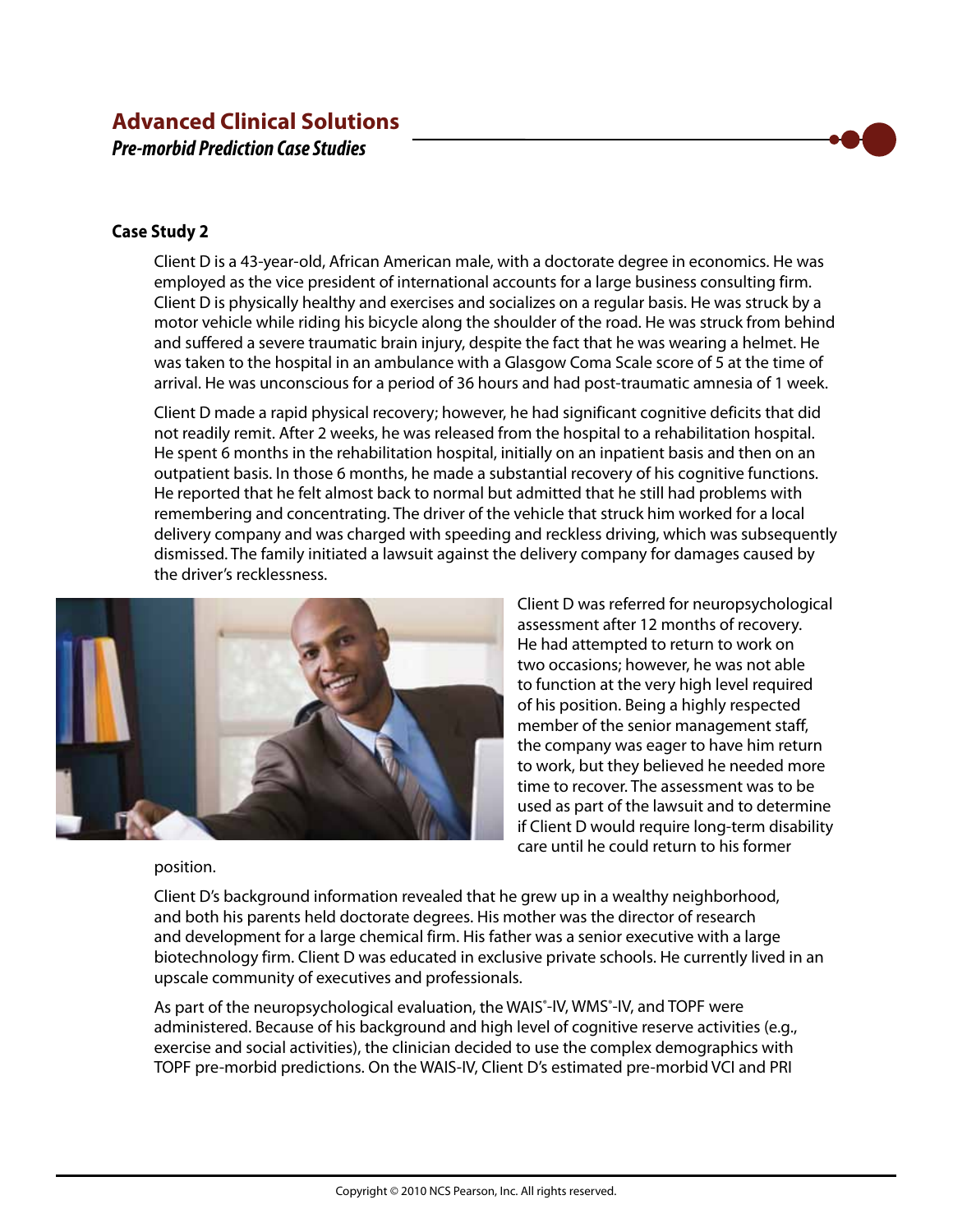scores did not differ significantly from his actual abilities. His predicted FSIQ, WMI, and PSI were significantly lower than his actual scores and had relatively low base rates. Client D had three scores below the 15% base rate and two below the 2% base rate for the WAIS<sup>\*</sup>-IV composites. On the WMS<sup>®</sup>-IV, Client D's IMI, DMI, and VWMI were all significantly lower than the predicted score. For the DMI and VWMI, the base rate of the difference was below the 10% base rate.

Considering the WAIS-IV and WMS-IV together, Client D had five composite scores at or below the 10% base rate, three at or below the 5% base rate, and two at or below the 2% base rate. Reviewing these scores with the diagnostic statistics, it would appear that there is a high probability that this is an abnormal cognitive profile. The specificity for these difference scores in the TBI sample ranged from .92 to 1.0. Sensitivity values for the TBI sample ranged from .44 to .56 for the number of scores below the different base rates. The clinician concluded that Client D had experienced a substantial loss in cognitive functioning associated with his severe traumatic brain injury. The company settled the lawsuit after 3 additional months of litigation.

It should be noted that the use of the complex demographics with TOPF yielded much higher predicted scores than the simple demographics, except for VCI. The simple demographics with TOPF predicted PRI as 112, WMI as 123, PSI as 105, IMI as 112, DMI as 109, and VWMI as 113. The differences in prediction related to the use of personal and developmental factors, which are related to these variables. Also, race/ethnicity is not weighted as much in the complex equation, and therefore, the equation reflects the unique aspects of this individual's personal life and development rather than the socioeconomic experiences of a group of people. Additionally, the complex demographics prediction allows for a greater range of prediction, which is particularly helpful in cases where there was very high pre-morbid functioning.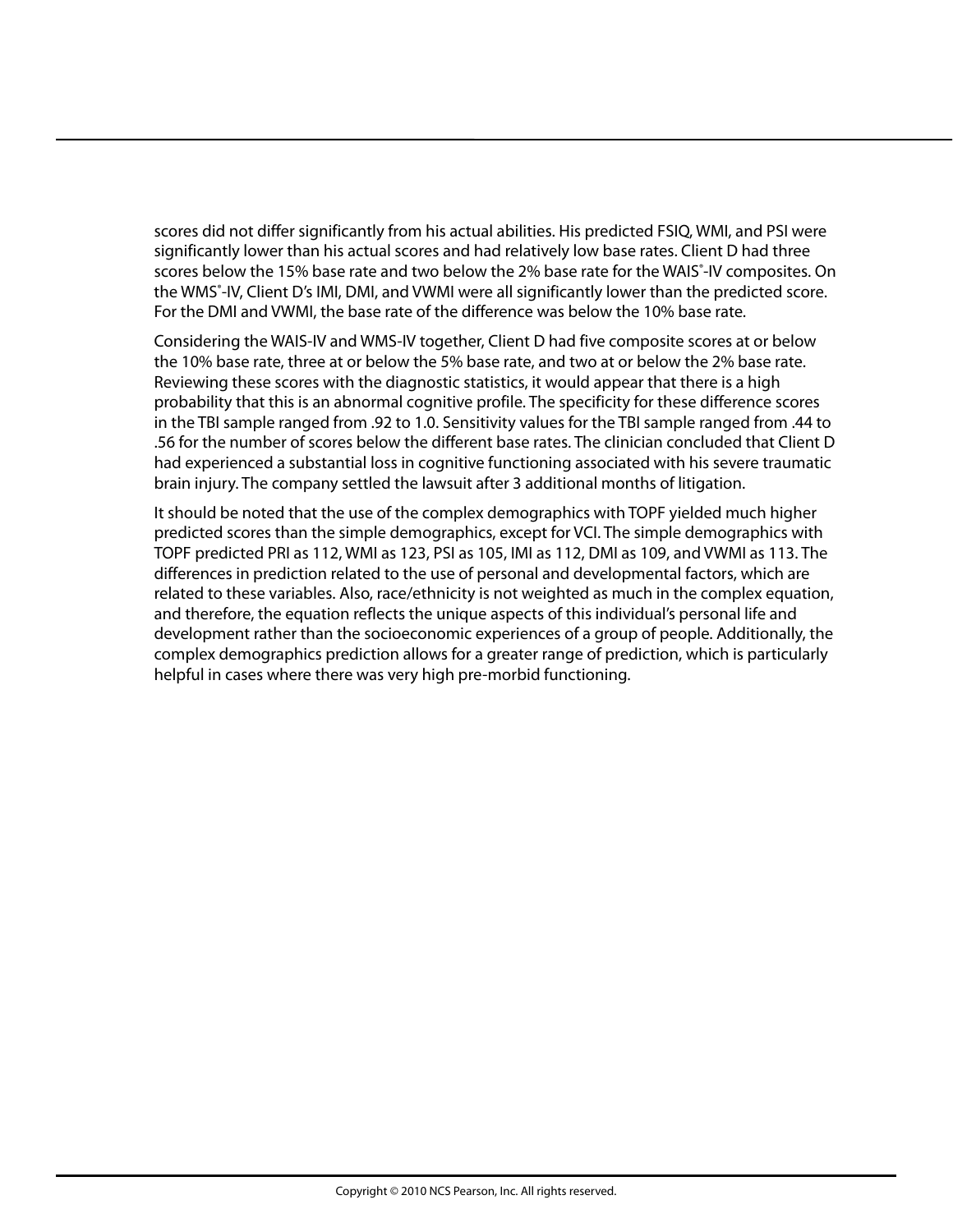| Test of Pre-morbid Functioning Score Report |                                                     |                       |                        |                |                                          |  |  |  |  |
|---------------------------------------------|-----------------------------------------------------|-----------------------|------------------------|----------------|------------------------------------------|--|--|--|--|
| Examinee Name                               | Client D                                            |                       | Date of Report         | $02 - 22 - 10$ |                                          |  |  |  |  |
|                                             | <b>Test of Pre-morbid Functioning Score Summary</b> |                       |                        |                |                                          |  |  |  |  |
|                                             | <b>Raw Score</b>                                    | <b>Standard Score</b> | <b>Percentile Rank</b> | <b>SEM</b>     | <b>Qualitative</b><br><b>Description</b> |  |  |  |  |
| Test of Premorbid<br>Functioning            | 70                                                  | 131                   | 99                     | 2.12           | <b>Very Superior</b>                     |  |  |  |  |

## **Analysis**

| <b>Test of Pre-morbid Functioning Actual–Predicted Comparison</b> |                        |                    |                   |                       |                                         |              |  |  |
|-------------------------------------------------------------------|------------------------|--------------------|-------------------|-----------------------|-----------------------------------------|--------------|--|--|
|                                                                   | Actual<br><b>Score</b> | Predicted<br>Score | <b>Difference</b> | <b>Critical Value</b> | <b>Significant</b><br><b>Difference</b> | Base<br>Rate |  |  |
| Actual-Predicted                                                  | 131                    | 118                | 13                | 4.16                  |                                         | 9.1          |  |  |

## **WAIS-IV Actual–Predicted Comparison**

| <b>Composite</b> | Actual | <b>Predicted</b> | <b>Difference</b> | <b>Critical Value</b> | <b>Significant</b><br><b>Difference</b> | Base<br>Rate |
|------------------|--------|------------------|-------------------|-----------------------|-----------------------------------------|--------------|
| <b>FSIQ</b>      | 112    | 126              | $-14$             | 5.28                  |                                         | 8.7          |
| <b>VCI</b>       | 127    | 132              | -5                | 6.79                  | N                                       |              |
| PRI              | 119    | 119              |                   | 7.03                  | N                                       |              |
| <b>WMI</b>       | 95     | 124              | $-29$             | 7.18                  |                                         | 0.5          |
| PSI              | 92     | 130              | $-38$             | 10.79                 |                                         | 0.0          |

# **WMS-IV Actual–Predicted Comparison**

| <b>Index</b> | Actual | <b>Predicted</b> | <b>Difference</b> | <b>Critical Value</b> | <b>Significant</b><br><b>Difference</b> | Base<br>Rate |
|--------------|--------|------------------|-------------------|-----------------------|-----------------------------------------|--------------|
| IMI          | 93     | 113              | $-20$             | 6.91                  |                                         | 10.9         |
| <b>DMI</b>   | 84     | 112              | $-28$             | 7.44                  |                                         | 7.3          |
| <b>VWMI</b>  | 88     | 117              | $-29$             | 9.10                  |                                         | 2.5          |

Figure 4.2 Pre-morbid Prediction Scores for Client D